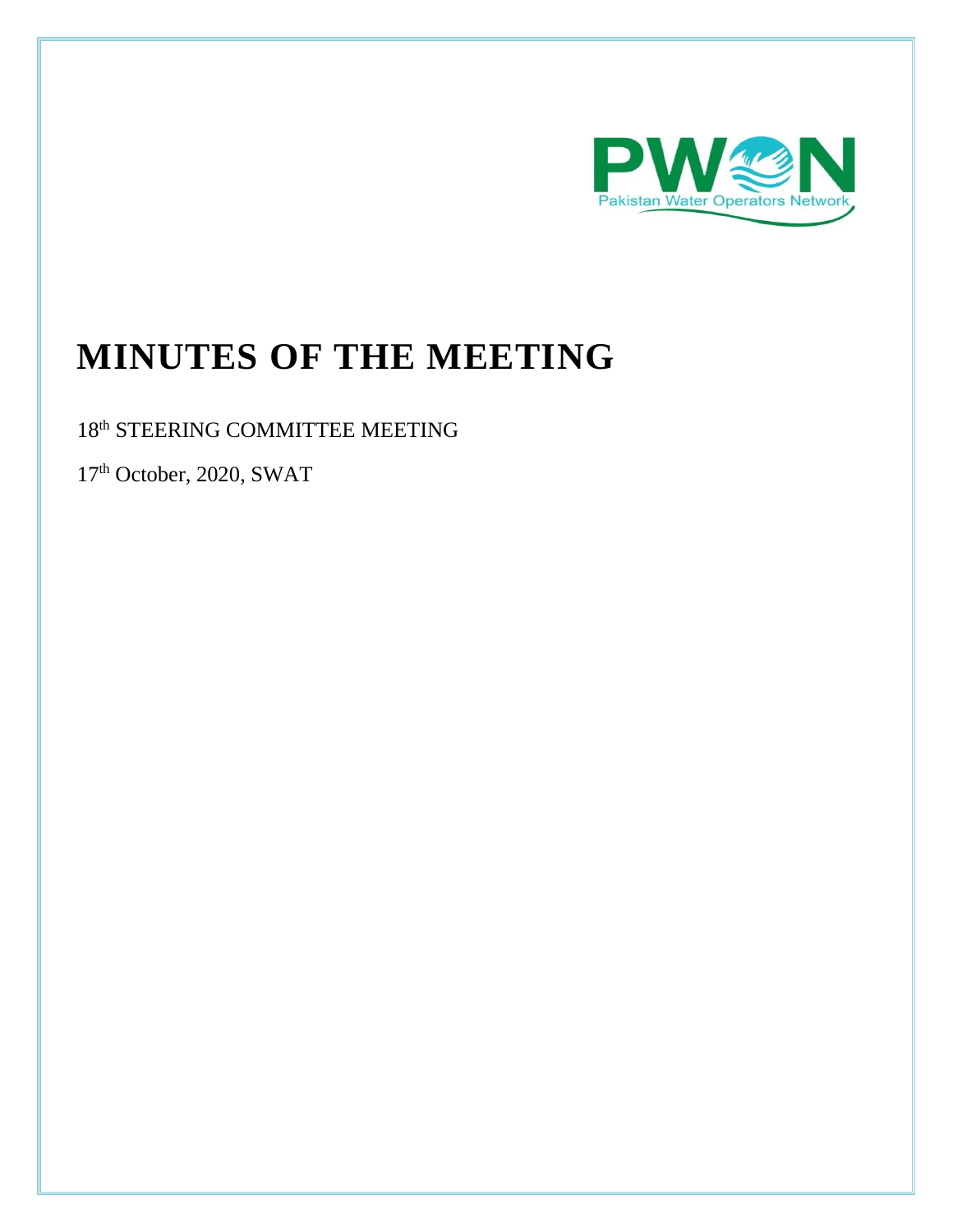### **LIST of Participants**

- 1. Mr. Moazzam Jamil Malik, Deputy Secretary (UD), HUD & PHE Department
- 2. Mr. Shahid Sohail, Founding Chairman PWON, Islamabad
- 3. Mr. Syed Zahid Aziz, Chairman PWON, MD WASA Lahore
- 4. Mr. Jabbar Anwer, MD WASA Faisalabad
- 5. Mr. Raja Shaukat, Managing Director WASA Rawalpindi
- 6. Mr. Sardar Khan Zimri, Director General, Water Management, Metropolitan Corporation Islamabad
- 7. Mr. Jahanzeb Khan Ghorezai, Managing Director, WASA Quetta
- 8. Mr. Shaida Muhammad, CEO, Water and Sanitation Services Company, Swat
- 9. Mr. Noor Qasim Khan, CEO, Water and Sanitation Services Company, Abottabad (WSSCA)
- 10. Mr. Amir Khan, CEO, Water and Sanitation Services Company, Mardan
- 11. Mr. Arif Rauf, CEO, Water and Sanitation Services Company, Kohat
- 12. Mr. Naveed Mazhar, Deputy Managing Director Finance & Revenue, WASA Lahore
- 13. Mr. Dr.Imran Durrani, Director Technical, WASA Quetta
- 14. Mr. Syed Mohsin, Director Finance& Commercial, WASA Hyderabad
- 15. Mr. Rana Maqsood, Director Admin & Finance, WASA Gujranwala
- 16. Mr. Muhammad Amir Zakee, Chief Finance Officer, WSSC Abbottabad
- 17. Mr. Tahir Afif, Deputy General Manager Procurement and Information, WSSC Kohat
- 18. Mr. Asif Saleem, GM (HR, Admin & Procurement) WSSC Swat
- 19. Mr. AzizUllah, Deputy Director P&D, WASA Rawalpindi
- 20. Mr. Khurram Butt, Deputy Director (P&D), WASA Gujranwala
- 21. Mr. Roohan Javaid, Deputy Director, P&D, WASA Faisalabad
- 22. Mr. Arif Abbas, Deputy Director (Disposal Stations) WASA Multan
- 23. Mr. Asif Iqbal, WASA Hyderabad
- 24. Mr. Farhan Bela, Assistant Director, Water & Sanitation Agency Lahore
- 25. Ms. Sameera, Asst. Manager Planning and Monitoring, Mardan
- 26. Mr. Masroor Ahmed, WASH Expert / Consultant, Islamabad
- 27. Mr. Adnan Hakeem, Manager Urban Programme, WaterAid
- 28. Mr. Ahsan Paracha, Project Manager, French Development Agency (AFD), Islamabad
- 29. Ms. Tahirah Jabeen, National Coordinator-PWON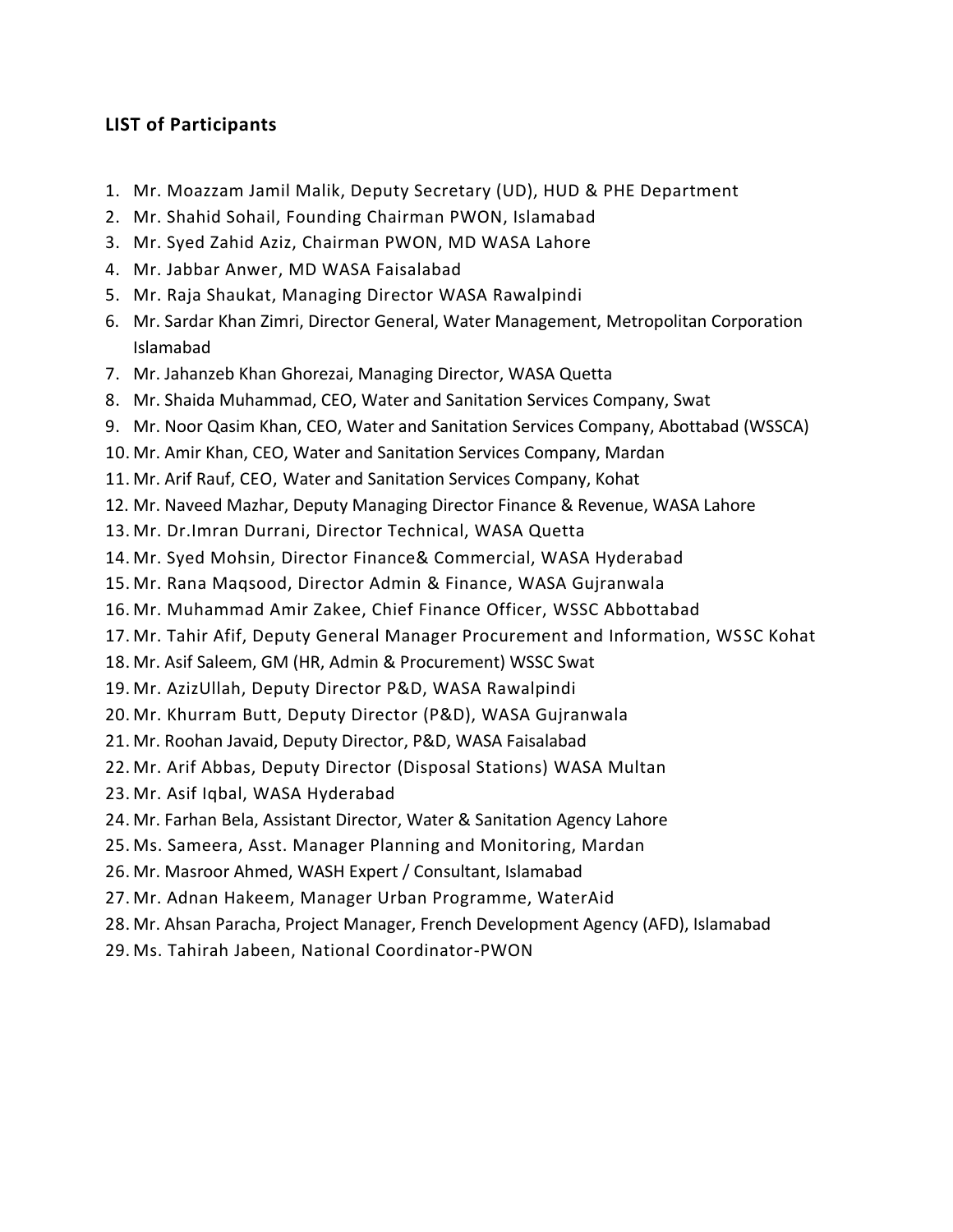## **Minutes of Meeting**

*18 th PWON Steering Committee Meeting 17 th Oct, 2020 – SWAT*

#### *Venue: Swat Palace Hotel, Mingora Swat*

The PWON Steering Committee Meeting started with the recitation of the Holy Quran.

The meeting was chaired by Chairman PWON, MD WASA Lahore. Being a host Mr. Shaida Muhammad, CEO WSSC-

SWAT welcomed all participants

The Chairman thanked CEO Swat for excellent arrangements for SC meeting.

#### **Following Presentation were made in the meeting:**

| Sr. | Presentation                                                                                                                                                                                                                                                                                                                                                                                          | <b>Presented by</b>                                           |
|-----|-------------------------------------------------------------------------------------------------------------------------------------------------------------------------------------------------------------------------------------------------------------------------------------------------------------------------------------------------------------------------------------------------------|---------------------------------------------------------------|
| 1.  | Overview of WSSC-Swat 2018 to Sept 2020<br>Achievement based on<br><b>Water Supply</b><br>Sanitation<br>$\bullet$<br>Automation<br>$\bullet$<br><b>Complaints Management</b><br>٠<br><b>Billing</b><br><b>Financials</b><br>And Challenges/Issues                                                                                                                                                     | <b>CEO WSSCS</b>                                              |
| 2.  | <b>Characteristics of Performing Utility</b>                                                                                                                                                                                                                                                                                                                                                          | Chairman PWON                                                 |
| 3.  | Overview of WASA-Hyderabad<br>Major Financial Issues causing deficit<br>Incomplete Schemes<br>Self-Finance Institute<br>$\bullet$<br>Lack of budget<br>Request to PWON play any role to overcome these issues.                                                                                                                                                                                        | Mr. Mohsin (Dir<br>Finance &<br>Commercial) WASA<br>Hyderabad |
| 4.  | Overview of AFD<br>Capacity Building Project for performance improvement of<br>Lahore & Faisalabad WASAs, Punjab<br>AFD grant (TA), 5year duration, Beneficiary: WASA-L &<br><b>WASA-F</b><br>Objectives: Improve WASAs performance in delivery<br>$\bullet$<br>Institutional Support at provincial Level<br>$\bullet$<br>Proposed priorities areas/topics<br><b>Tentative Timeline and Framework</b> | Mr. Masroor Ahmad<br>(WASH Expert)                            |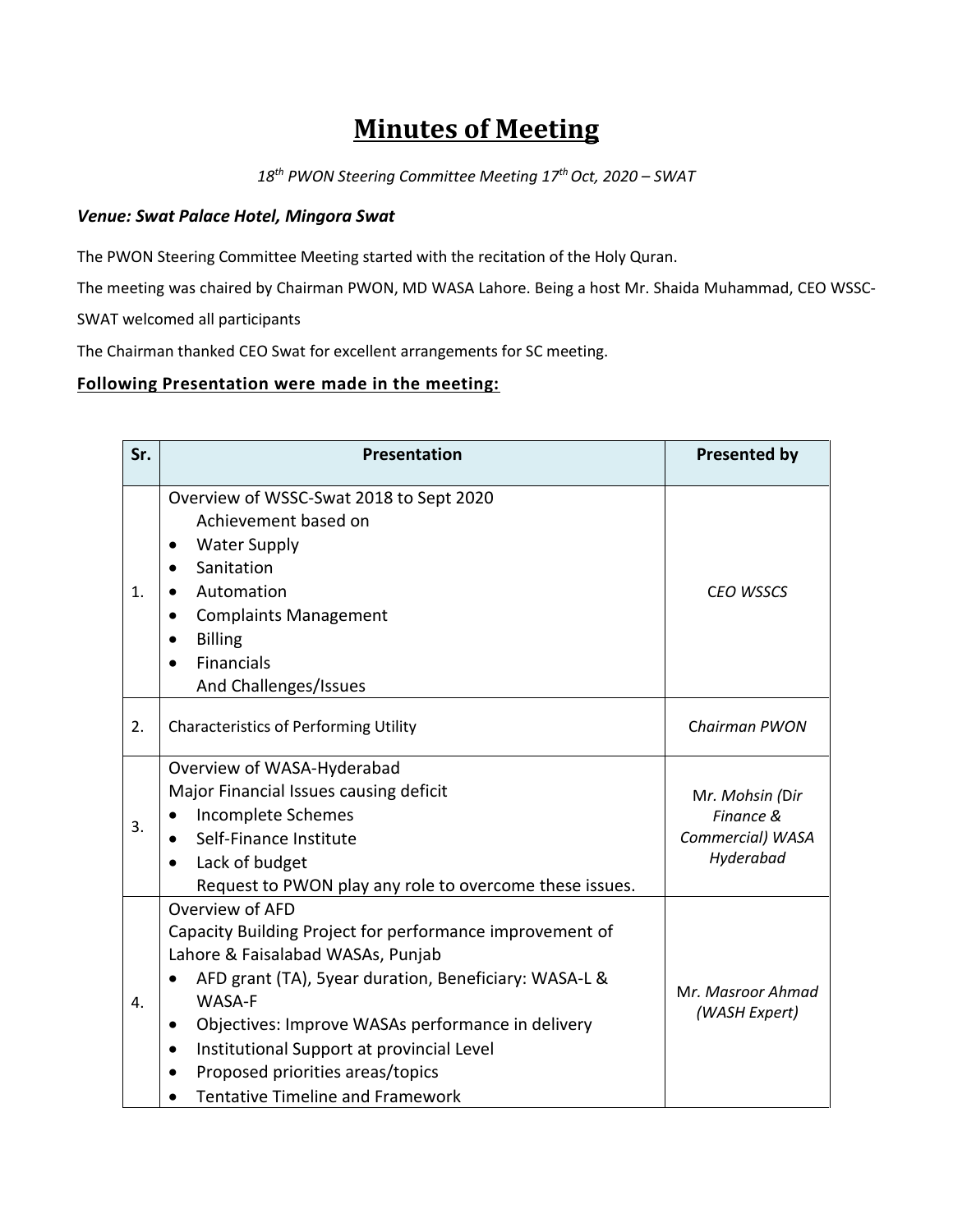|    | Overview of River Front and innovative solution of storm water                                                  |                     |
|----|-----------------------------------------------------------------------------------------------------------------|---------------------|
|    | Management in Lahore                                                                                            |                     |
|    | <b>Ravi River Front</b>                                                                                         |                     |
|    | Background, Salient Features and at Present                                                                     |                     |
|    | Converting River Water into Perennial Fresh Water Body                                                          |                     |
|    | Existing Landuse Plan (2014)                                                                                    |                     |
|    | <b>Expansion Plan of Lahore</b>                                                                                 |                     |
|    | Complete Master Plan<br>$\bullet$                                                                               |                     |
|    | 12 Cities in River Front<br>$\bullet$                                                                           |                     |
|    | Proposed Wastewater Treatment Plants                                                                            |                     |
|    | Project timeline& Cost                                                                                          | Syed Zahid Aziz (MD |
| 5. | Project profitability                                                                                           | <b>WASA Lahore)</b> |
|    | Storm water management in Lahore by construction of                                                             |                     |
|    | underground storage reservoirs.                                                                                 |                     |
|    | $\Rightarrow$ It was conveyed that during meeting of Chairman PWON                                              |                     |
|    | with Federal Secretary Climate Change Ms. Naheed Shah,                                                          |                     |
|    | she agreed to finance such interventions in different big                                                       |                     |
|    | cities of country. Accordingly, she invited proposals along                                                     |                     |
|    | with cost estimation for such storm water storage reservoirs                                                    |                     |
|    | in different cities of country to mitigate urban flooding to                                                    |                     |
|    | combat effects of climate change. The funding can be                                                            |                     |
|    | arranged by the ministry through the project of recharge                                                        |                     |
|    | Pakistan or any other financial windows.                                                                        |                     |
|    | Overview of EU-WOP Programme                                                                                    |                     |
|    | 7.1m Euros Available For 20-30 Wop Projects Led by Water and                                                    |                     |
|    | <b>Sanitation Utilities</b>                                                                                     | Dr. Anne Bousque    |
| 6. | <b>Emerging WOPs and Mature WOPs</b>                                                                            | (Program Officer,   |
|    | Objective of EU-WOP Programme                                                                                   | GWOPA)              |
|    | Timeline and Project Eligibility                                                                                |                     |
|    | Partner Eligibility and Eligible Expenditure<br>$\bullet$                                                       |                     |
|    | Component Agreement & Selection Criteria<br>Augmentation of water supply in Quetta valley by short, medium- and |                     |
|    | long-term Plans                                                                                                 |                     |
|    | Discharge, Water Demand and Deficit<br>$\bullet$                                                                |                     |
|    | <b>Expected Additional Discharge</b>                                                                            | Dr.Imran Durrani,   |
| 7. | Detail of WASA new tariff and Revenue Collection                                                                | Director Technical, |
|    | Short Term Plan to Increase Quantity of About 7.000 Million                                                     | <b>WASA Quetta</b>  |
|    | Gallons of Water Per Day in Water supply System                                                                 |                     |
|    | Long Term Plans to Meet Water Demand of Quetta District<br>$\bullet$                                            |                     |
|    | Rehabilitation of Sabzal Road Water Treatment Plant<br>$\bullet$                                                |                     |
|    | Construction of Sumungli Road Waste Water Treatment Plant                                                       |                     |